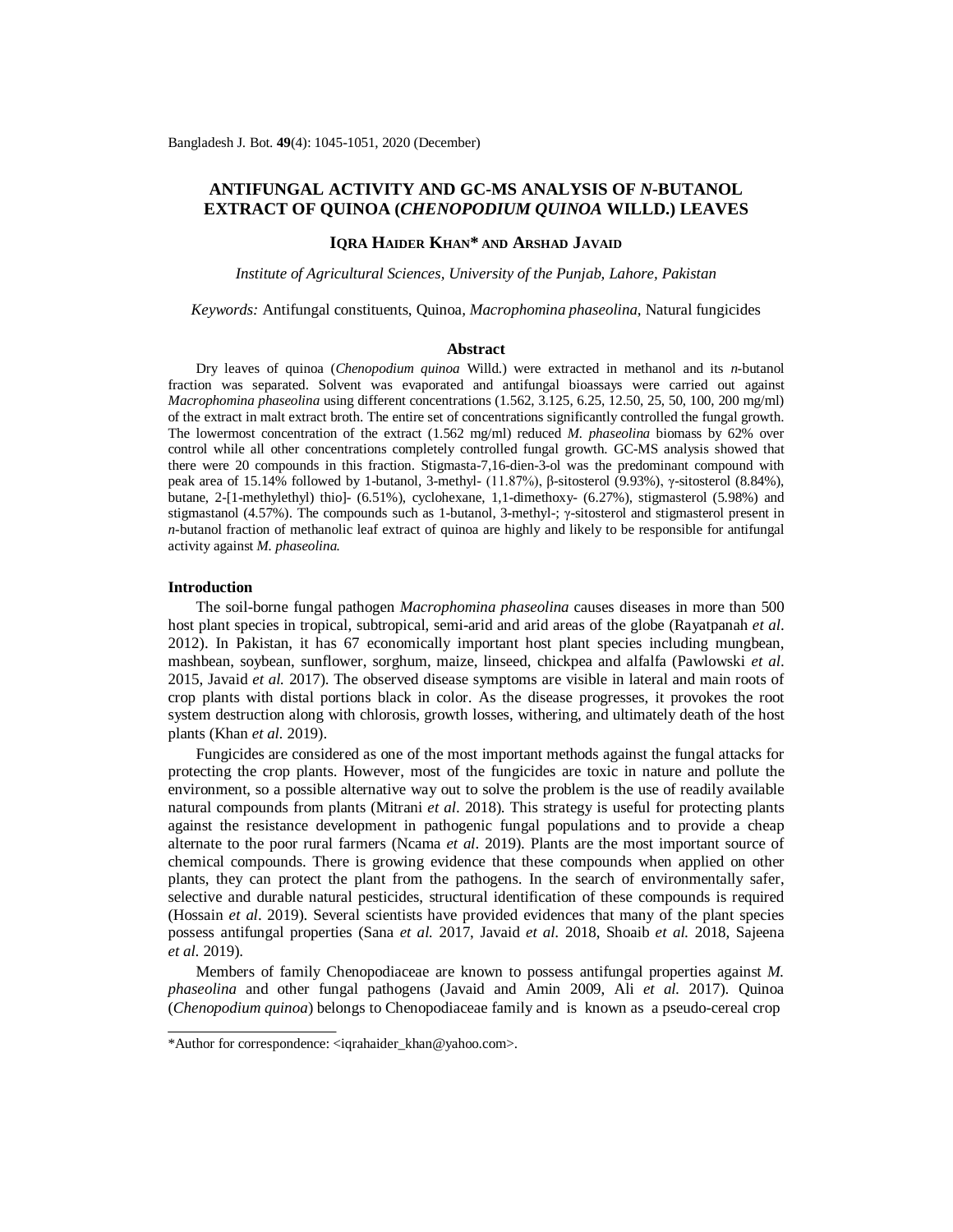of South America recently introduce in Europe, North America, Asia and Africa. It is becoming a high value crop because of its remarkable tolerance to heat, drought and salinity (Hinojosa *et al.* 2019, Manaa *et al.* 2019). It is a natural food source for humans because of its high quality and nutrition values (Hernandez-Ledesma 2019). In the recent years, trials have been conducted for its cultivation in Pakistan. Hopefully, in near future a significant biomass of quinoa will be available after its harvest in Pakistan. Among other uses of this biomass, being a member of an antifungal family Chenopodiaceae, it may be used as soil amendment to control plant pathogens. Therefore, this study was carried out to explore antifungal activity of *n-*butanol fraction of methanolic leaf extract of quinoa against *M. phaseolina.*

#### **Materials and Methods**

Methanolic extract of quinoa was prepared by exhaustively extracting coarsely powdered shade dried leaves  $(2 \text{ kg})$  with methanol  $(6 \text{ litre})$  at room temperature for 14 days. After coarse filtration by muslin cloth, the extract was filtered using filter papers and was concentrated by recovering the solvents under reduced pressure using a rotary evaporator at 45°C that yielded 178 g of gummy biomass. Then the resulting crude extract was suspended in 200 ml of distilled water, and the resultant was successively subjected to fractionation process in a separating funnel using different organic solvents beginning with *n*-hexane  $(4 \times 500 \text{ ml})$ . The remaining aqueous phase was partitioned with chloroform (500 ml), ethyl acetate (500 ml), and *n*-butanol (500 ml). Among these solvents, *n-*butanol was evaporated to obtain *n*-butanol extract (Akhtar and Javaid 2018). The *in vitro* biological activity of *n*-butanol fraction was assessed against *M. phaseolina*. Out of the *n*-butanol extract, 1.2 g was added to 1 ml of dimethyl sulphoxide (DMSO) followed by the addition of 5 ml of malt extract to prepare 200 mg/ml concentration stock solution and divided into two aliquots. One aliquot was used for further serial dilution to make the lower concentrations *viz.,* 100, 50, 25, 12.5, 6.25, 3.125, 1.562 mg/ml and the other one was used to evaluate extract bio-efficacy. Control treatment was prepared by adding 5 ml of ME broth and 1 ml of DMSO in pre-sterilized glass test tubes and serially double diluted. Inoculum of *M. phaseolina* was prepared from 8-day-old culture in autoclaved distilled water. The assay was performed by adding 50 µl aliquots of the inoculum in each test tube and left to stand for 7 days at 28°C. Fungal biomass was filtered and weighed after seven days of incubation (Shafique *et al*. 2016). Three replicates of each treatment were run simultaneously in a completely randomized design. All the data were analyzed by ANOVA followed by LSD test ( $p \le 0.05$ ) using computer software Statistix 8.1.

#### **Results and Discussion**

*n-*Butanol faction was found highly antifungal against the fungal pathogen. The lowermost concentration (1.562 mg/ml) significantly suppressed fungal biomass by 62% over control. All other concentrations completely controlled (100%) fungal growth (Fig. 1). Earlier, Stuardo and Martin (2008) reported that quinoa extract suppressed mycelial growth of *Botrytis cinerea.*  Furthermore, antifungal activity of the extract was increased by treating them with alkali. Likewise, Glen-Karolczyk (2016) found aqueous extracts of different parts of quinoa highly antifungal against mycelial growth and sporulation of various phytopathogenic fungi, namely *Sclerotinia sclerotiorum, Rhizoctonia solani, Botrytis cinerea* and *Fusarium poae*. Antifungal activity of quinoa may be attributed to presence of various phenolics, flavonoids and saponins (Stuardo and Martin 2008, Miranda *et al.* 2014).

Twenty compounds were present in *n-*butanol fraction as revealed by GC-MS analysis (Figs. 2 and 3, Table 1). The most abundant compound was stigmasta-7,16-dien-3-ol followed by 1 butanol, 3-methyl- with 15.14 and 11.87% peak areas, respectively. The 2nd most abundant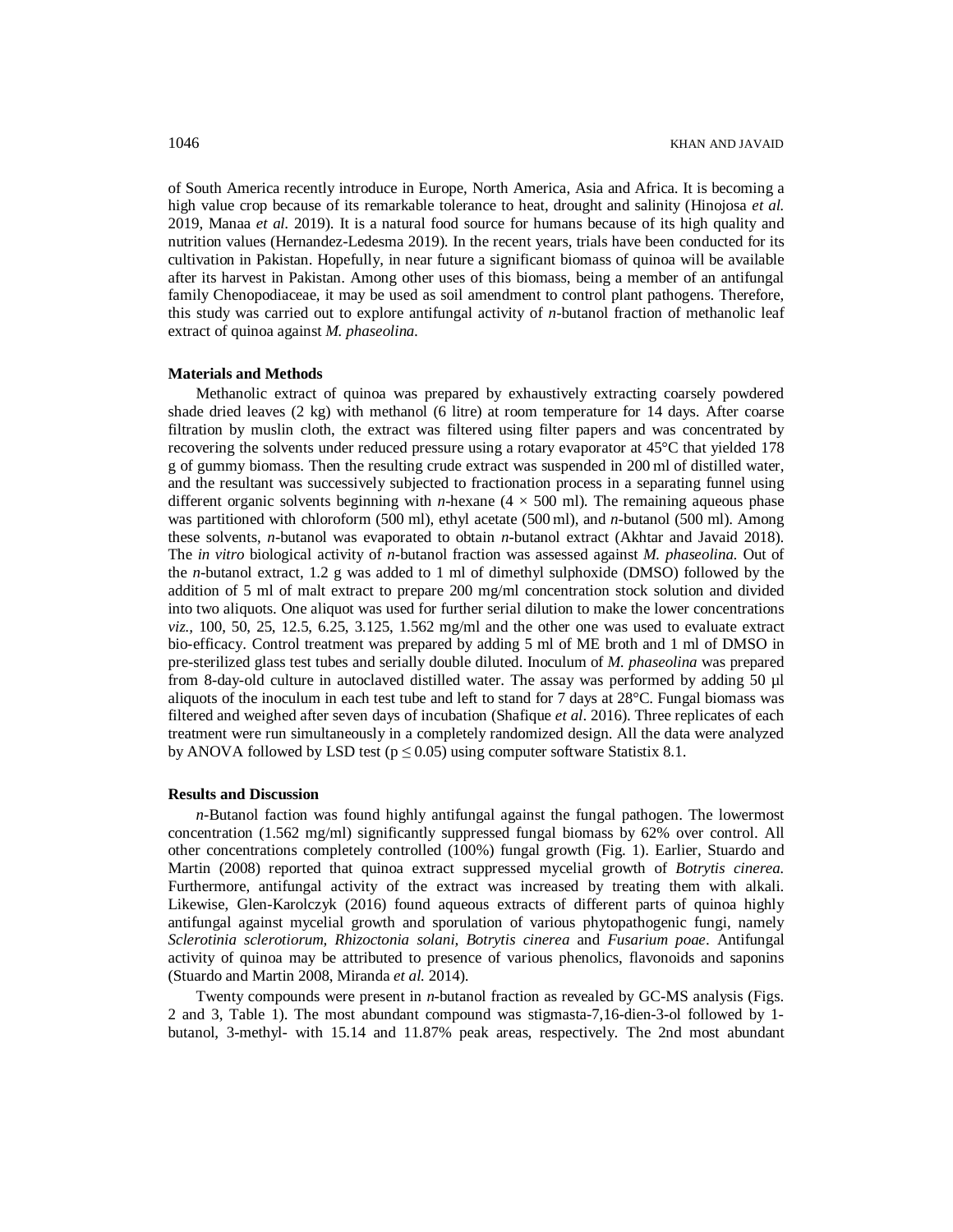compound 1-butanol, 3-methyl- was also a major constituent of the mixture of volatile organic compounds (VOCs) of *Saccharomyces cerevisiae* with antimicrobial activity against many phytopathogens. A dose  $\geq$ 1  $\mu$ l/ml of this compound completely inhibited *in vitro* growth of *Colletotrichum acutatum* and *C. gloeosporioides*, the cause of anthracnose disease of guava (Rezende *et al.* 2015). Likewise, the VOCs of endophytic *Diaporthe* strains EC-4 were effective



Fig. 1. Effect of different concentrations of *n-*butanol and aqueous fractions of methanolic leaf extract of *Chenopodium quinoa* on biomass of *Macrophomina phaseolina.* Vertical bars show standard errors of means of four replicates. Values with different letters at their top show significant difference ( $p \le 0.05$ ) as determined by LSD test.



Fig. 2. GC-MS chromatogram of *n-*butanol fraction of methanolic leaf extract of *Chenopodium quinoa.*

against oomycete *Phytophthora cinnamomi* possibly because of presence of 1-butanol, 3-methyl- (Yan *et al.* 2018). Other compounds present in high abundance in the present study were β-sitosterol (9.93%) and γ-sitosterol (8.84%). Among these, γ-sitosterol was previously identified in *Saccostrea glomerata* and was found to possess fungicidal properties against various fungal species (Karthikeyan *et al.* 2014). Likewise, β-sitosterol exhibited antifungal activity against *Candida albicans* (Moshi *et al.* 2004).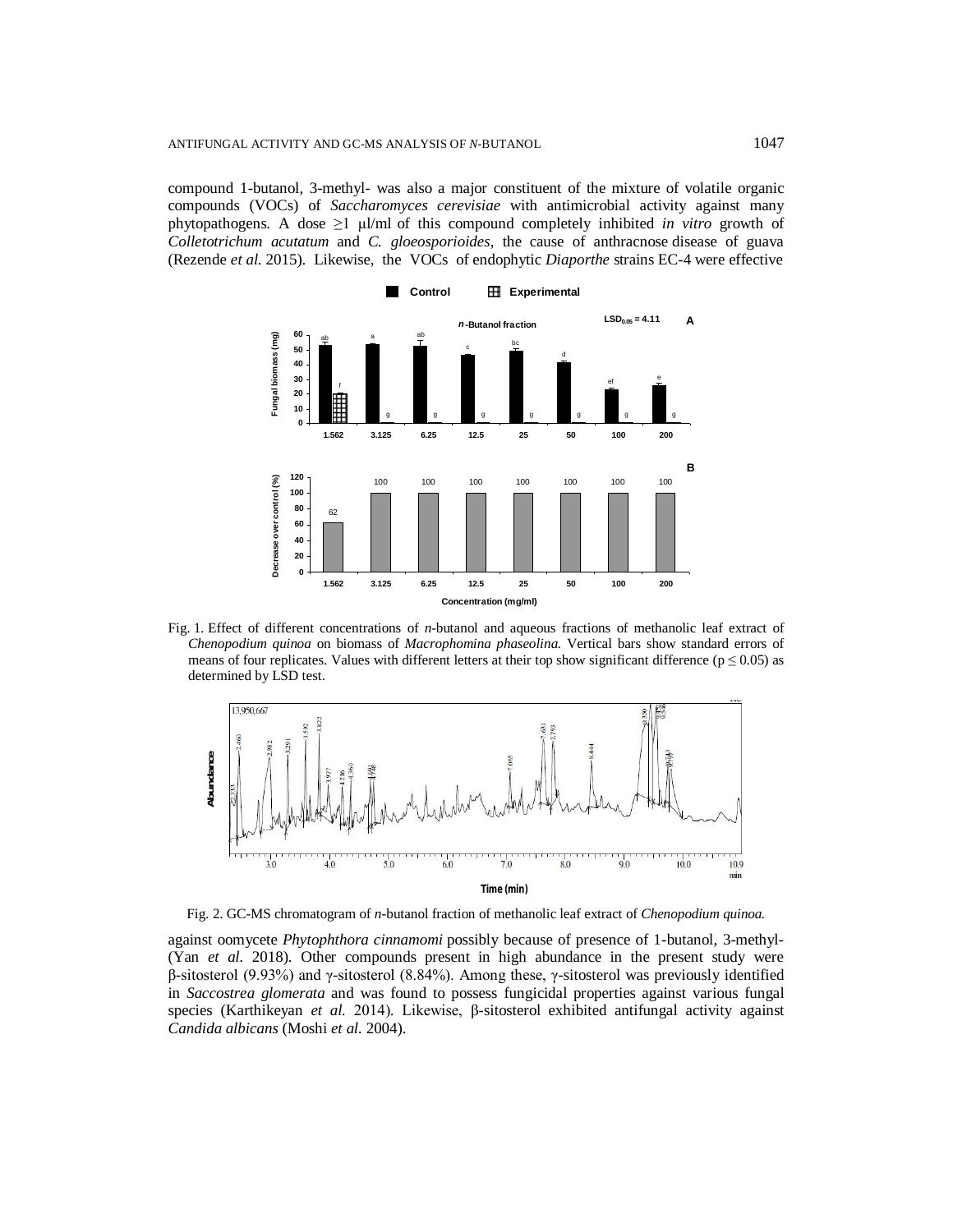

Fig. 3. Structures of compounds identified in *n-*butanol fraction of methanolic leaf extract of *Chenopodium quinoa* through GC-MS*.*

Moderately abundant compounds included butane, 2-[1-methylethyl) thio]- (6.51%), cyclohexane, 1,1-dimethoxy- (6.27%), and stigmasterol (5.98%). Among these, earlier stigmasterol isolated from bark of *Neocarya macrophylla* showed antifungal activity against *Candida krusei*  and *C. albicans* with MIC values of 12.5 - 50 μg/ml as compared to MIC value of 5 μg/ml of standard antifungal agent fluconazole (Yusuf *et al.* 2018). Compounds, namely stigmastanol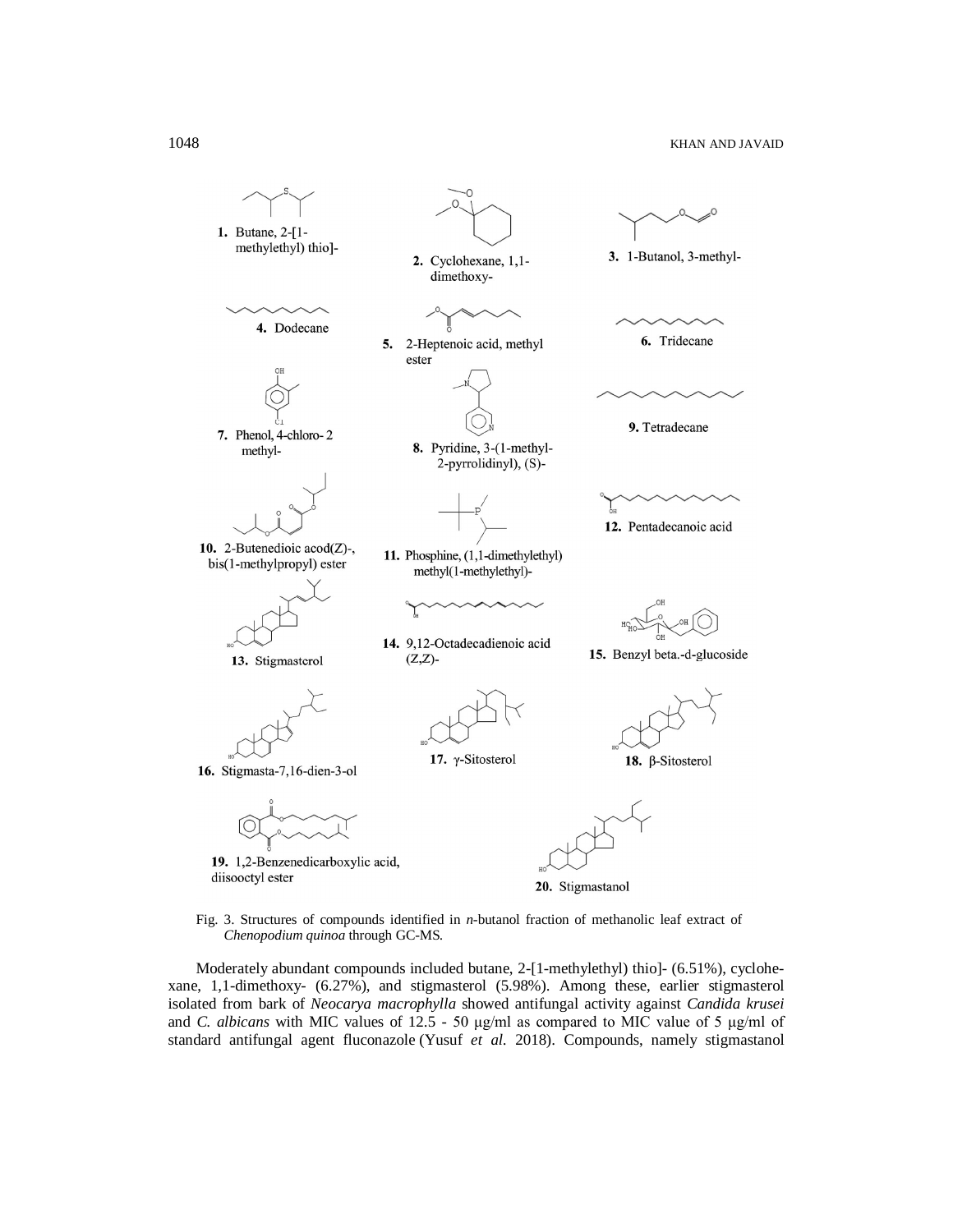(4.57%), 9,12-octadecadienoic acid (Z,Z)- (4.42%), benzyl.beta.-d-glucoside (3.56%), 2-heptenoic acid, methyl ester (3.24%), phenol, 4-chloro- 2 methyl- (3.23%), tridecane (2.74%), dodecane (2.63%), 2-butenedioic acid (Z)-, bis(1-methylpropyl)ester (2.26%), phosphine, (1,1-dimethylethyl) methyl(1-methylethyl)- (2.13%**)** and 1,2-benzenedicarboxylic acid, diisooctyl ester

**Table 1. List of compounds in** *n***-butanol fraction of methanolic leaf extract of** *Chenopodium quinoa* **identified by GC-MS analysis.**

| S1.            | Names of compounds                                         | Molecular         | Molecular | Retention  | Peak area |
|----------------|------------------------------------------------------------|-------------------|-----------|------------|-----------|
| No.            |                                                            | formula           | weight    | time (min) | $(\%)$    |
| $\mathbf{1}$   | Butane, 2-[1-methylethyl) thio]-                           | $C_7H_{16}S$      | 132       | 2.333      | 6.51      |
| $\overline{c}$ | Cyclohexane, 1,1-dimethoxy-                                | $C_8H_{16}O_2$    | 144       | 2.460      | 6.27      |
| 3              | 1-butanol, 3-methyl-                                       | $C_6H_{12}O_2$    | 116       | 2.982      | 11.87     |
| $\overline{4}$ | Dodecane                                                   | $C_{12}H_{26}$    | 170       | 3.291      | 2.63      |
| 5              | 2-heptenoic acid, methyl ester                             | $C_8H_{14}O_2$    | 142       | 3.592      | 3.24      |
| 6              | Tridecane                                                  | $C_{13}H_{28}$    | 184       | 3.822      | 2.74      |
| 7              | Phenol, 4-chloro-2 methyl-                                 | $C_7H_7ClO$       | 142       | 3.977      | 3.23      |
| 8              | Pyridine, 3-(1-methyl-2-pyrrolidinyl), (S)-                | $C_{10}H_{14}N_2$ | 162       | 4.216      | 1.54      |
| 9              | Tetradecane                                                | $C_{14}H_{30}$    | 198       | 4.360      | 1.52      |
| 10             | 2-but energion acod $(Z)$ -, bis $(1$ -methylpropyl) ester | $C_{12}H_{20}O_4$ | 228       | 4.691      | 2.26      |
| 11             | Phosphine, (1,1-dimethylethyl) methyl(1-methylethyl)-      | $C_8H_{19}P$      | 146       | 4.748      | 2.13      |
| 12             | Pentadecanoic acid                                         | $C_{15}H_{30}O_2$ | 242       | 7.065      | 1.57      |
| 13             | Stigmasterol                                               | $C_{29}H_{48}O$   | 412       | 7.631      | 5.98      |
| 14             | 9,12-Octadecadienoic acid (Z,Z)-                           | $C_{18}H_{32}O_2$ | 280       | 7.793      | 4.42      |
| 15             | Benzyl beta-d-glucoside                                    | $C_{13}H_{18}O_6$ | 270       | 8.444      | 3.56      |
| 16             | Stigmasta-7,16-dien-3-ol                                   | $C_{29}H_{48}O$   | 412       | 9.350      | 15.14     |
| 17             | $\gamma$ -sitosterol                                       | $C_{29}H_{50}O$   | 414       | 9.452      | 8.84      |
| 18             | $\beta$ -sitosterol                                        | $C_{29}H_{50}O$   | 414       | 9.546      | 9.93      |
| 19             | 1,2-Benzenedicarboxylic acid, diisooctyl ester             | $C_{24}H_{38}O_4$ | 390       | 9.743      | 2.08      |
| 20             | Stigmastanol                                               | $C_{29}H_{52}O$   | 416       | 9.767      | 4.57      |

(2.08%) were less abundant. Three compounds, namely pentadecanoic acid (1.57%), pyridine, 3-(1 methyl-2-pyrrolidinyl), (S)- (1.54%), and tetradecane (1.52%) were least abundant as shown in Table 1 and Fig. 3. Among the less and least abundant compounds, tridecane, tetradecane and 1,2 benzenedicarboxylic acid, diisooctyl ester are known to possess antifungal activity against a variety of fungal species (Ozdemir *et al.* 2004, Shafiqur-Rehman and Anwar 2006, Begum *et al.* 2016).

It is concluded that 3.125 mg/ml concentration of *n*-butanol fraction of methanolic leaf extract of *Chenopodium quinoa* can completely control the growth of *M. phaseolina.* 1-Butanol, 3 methyl-; γ-sitosterol and stigmasterol were possibly be the major constituents of this fraction responsible for antifungal activity.

### **References**

- Akhtar R and Javaid A 2018. Biological management of basal rot of onion by *Trichoderma harzianum* and *Withania somnifera*. Planta Daninha. **36**: e017170507.
- Ali A, Javaid A and Shoaib A 2017. GC-MS analysis and antifungal activity of methanolic root extract of *Chenopodium album* against *Sclerotium rolfsii*. Planta Daninha. **35**: e017164713.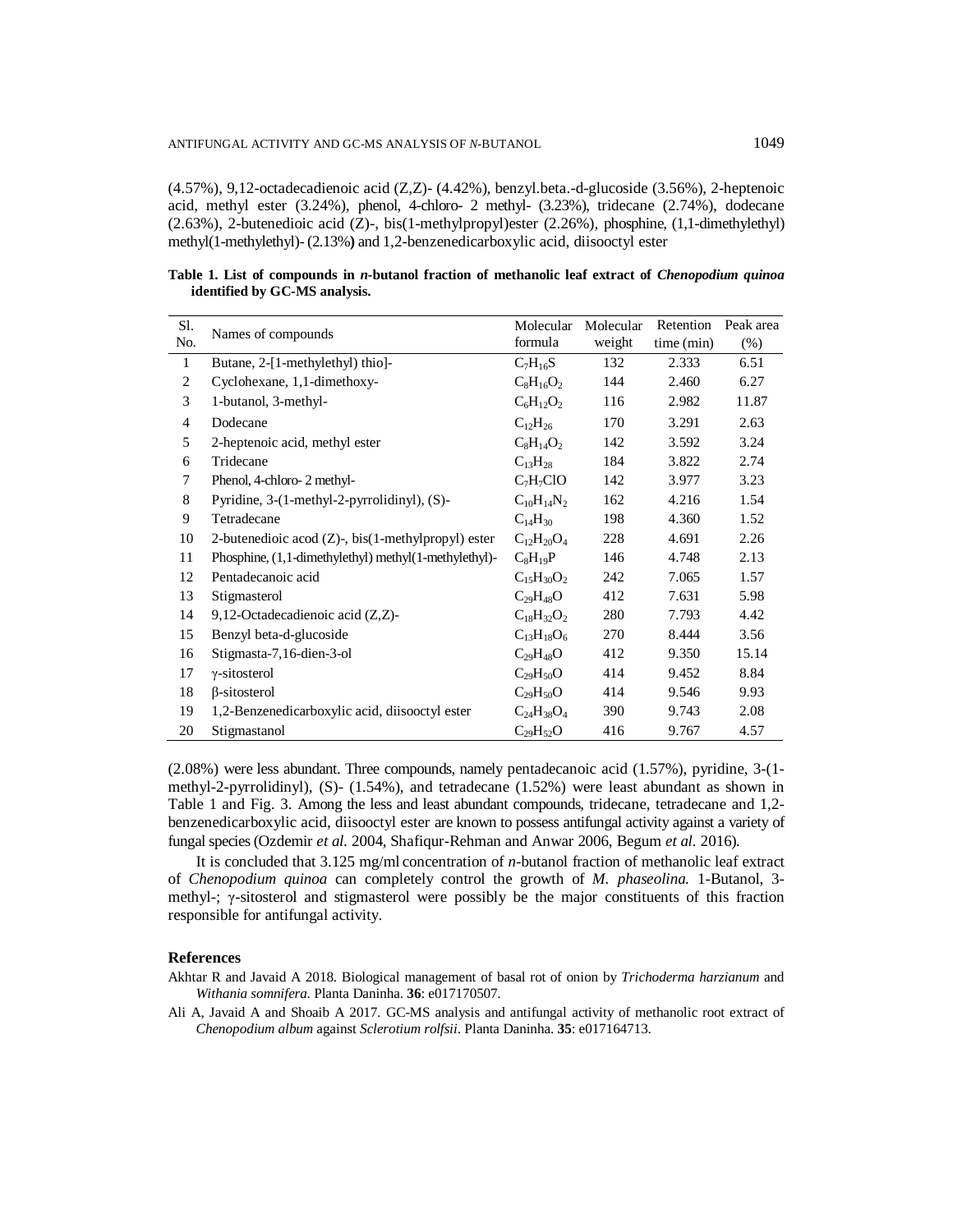- Begum IF, Mohankumar R, Jeevan M and Ramani K 2016. GC-MS analysis of bio-active molecules derived from *Paracoccus pantotrophus* FMR19 and the antimicrobial activity against bacterial pathogens and MDROs. Indian J. Microbiol. **56**: 426-432.
- Glen-Karolczyk K, Witkowicz R and Elżbieta B 2016. *In vitro* study on the use of quinoa (*Chenopodium quinoa* Willd.) extracts to limit the development of phytopathogenic fungi. J. Agric. Eng. Res. **61**: 132- 138.
- Hernandez-Ledesma B 2019. Quinoa (*Chenopodium quinoa* Willd.) as source of bioactive compounds: A review. Biol. Comp. Health Dis. **2**: 27-47.
- Hinojosa L, Matanguihan JB and Murphy KM 2019. Effect of high temperature on pollen morphology, plant growth and seed yield in quinoa (*Chenopodium quinoa* Willd.). J. Agron. Crop Sci. **205**: 33-45.
- Hossain MA, Biva IJ, Kidd SE, Whittle JD, Griesser HJ and Coad BR 2019. Antifungal activity in compounds from the Australian desert plant *Eremophila alternifolia* with potency against *Cryptococcus*  spp. Antibiotics **8**: 34-40.
- Javaid A and Amin M 2009. Antifungal activity of methanol and *n*-hexane extracts of three *Chenopodium* species against *Macrophomina phaseolina*. Nat. Prod. Res. **23**: 1120-1127.
- Javaid A, Afzal L and Shoaib A 2017. Biological control of charcoal rot of mungbean by *Trichoderma harzianum* and shoot dry biomass of *Sisymbrium irio.* Planta Daninha. **35**: e017165756.
- Javaid A, Shahzad GR, Akhtar N and Ahmed D 2018. Alternaria leaf spot disease of broccoli in Pakistan and management of the pathogen by leaf extract of *Syzygium cumini.* Pak. J. Bot. **50**: 1607-1614.
- Karthikeyan SC, Velmurugan S, Donio MBS, Michaelbabu M and Citarasu T 2014. Studies on the antimicrobial potential and structural characterization of fatty acids extracted from Sydney rock oyster *Saccostrea glomerata*. Ann. Clin. Microbiol. Antimicrob. **13**: 332.
- Khan MM, Firdous H, Tahir Z, Zahid K, Haider MA, Qadus A, Sultan A, Hussan M and Mushtaq MS 2019. Response of commercial and candidate lines of soybean (*Glycine max* L.) against root rot disease and its chemicals management. Discov. Agric. **5**: 29-40.
- Manaa A, Goussi R, Derbali W, Cantamessa S, Abdelly C and Barbato R 2019. Salinity tolerance of quinoa (*Chenopodium quinoa* Willd.) as assessed by chloroplast ultrastructure and photosynthetic performance. Environ. Exp. Bot. **162**: 103-114.
- Miranda M, Delatorre-Herrera J, Vega-Gálvez A, Jorquera1 E, Quispe-Fuentes I and Martínez EA 2014. Antimicrobial potential and phytochemical content of six diverse sources of quinoa seeds (*Chenopodium quinoa* Willd.). Agric. Sci. **5**: 1015-1024.
- Mitrani E, Perdum E, Iordache OG and Dumitrescu I 2018. Advantages and disadvantages of pesticide analysis methods used in agricultural samples. Sci. Papers Ser. B Hort. **62**: 709-714.
- Moshi M, Joseph C, Innocent E and Nkunya M 2004. *In vitro* antibacterial and antifungal activities of extracts and compounds from *Uvaria scheffleri*. Pharm. Biol. **42**: 269-273.
- Ncama K, Mditshwa A, Tesfay SZ, Mbili NC and Magwaza LS 2019. Topical procedures adopted in testing and application of plant-based extracts as bio-fungicides in controlling postharvest decay of fresh produce. Crop Prot. **115**: 142-151.
- Ozdemir G, Karabay NU, Dalay MC and Pazarbasi B 2004. Antibacterial activity of volatile component and various extracts of *Spirulina platensis*. J. Phytother. Res, **18**:744-757.
- Pawlowski ML, Hill CB and Hartman GL 2015. Resistance to charcoal rot identified in ancestral soybean germplasm. Crop Sci. Soc. Am. **55**: 1230-1235.
- Rayatpanah S, Nanagulyan SG and Ala SV 2012. Pathogenic and genetic diversity among Iranian isolates of *Macrophomina phaseolina*. Chil. J. Agric. Res. **72**: 40-44.
- Rezende DC, Fialho MB, Brand MC and Pascholati SF 2015. Antimicrobial activity of volatile organic compounds and their effect on lipid peroxidation and electrolyte loss in *Colletotrichum gloeosporioides* and *Colletotrichum acutatum* mycelia. Afr. J. Microbiol. Res. **9**: 1527-1535.
- Sajeena A, John J, Sudha B, Meera AV and Karthika SR 2019. Significance of botanicals for the management of plant diseases. *In:* Plant Health Under Biotic Stress. Springer, Singapore. pp. 231-243.